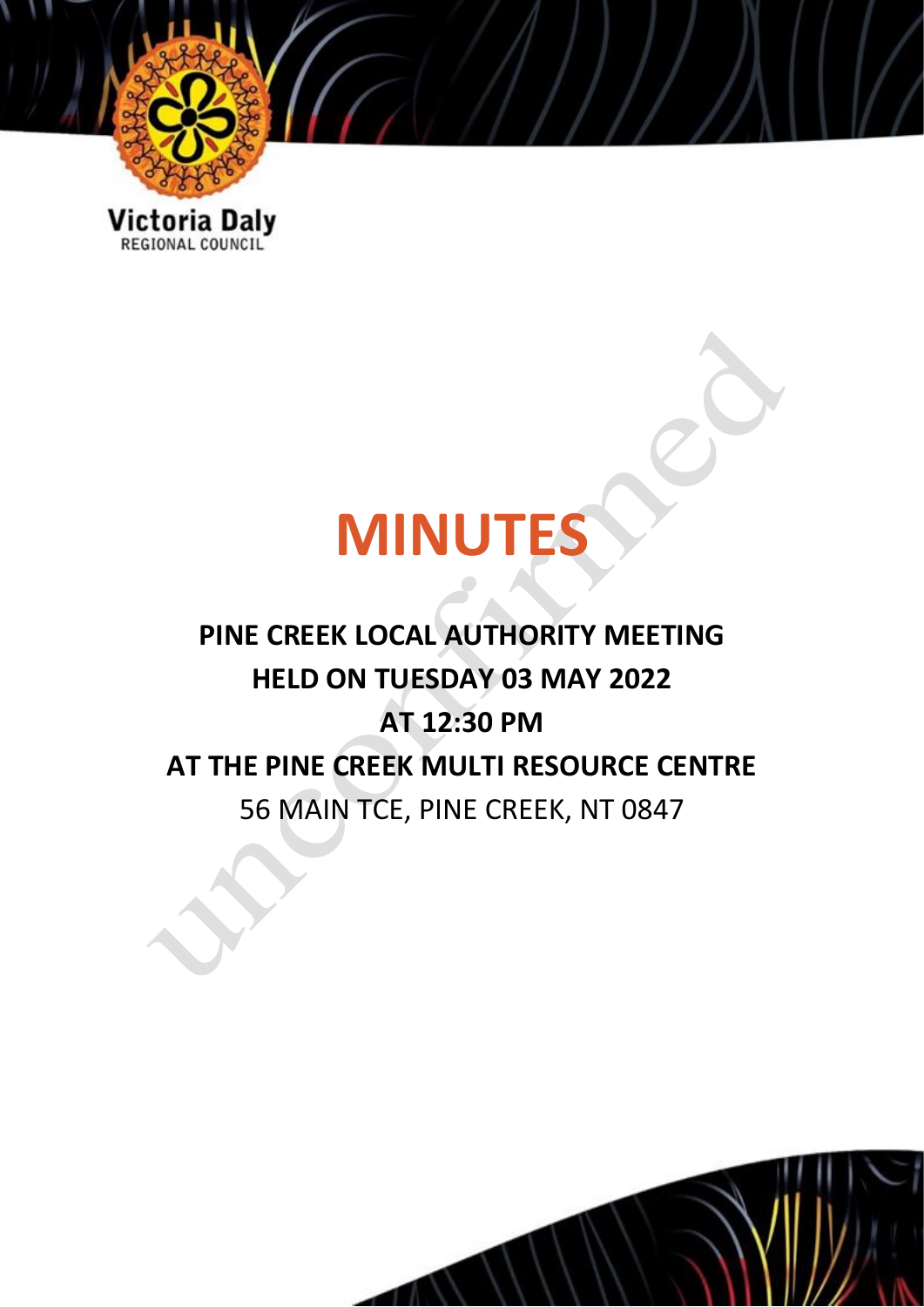

# **VICTORIA DALY REGIONAL COUNCIL DISCLAIMER**

No responsibility is implied or accepted by the Victoria Daly Regional Council for any act, omission or statement or intimation occurring during Council or committee meetings.

The Victoria Daly Regional Council disclaims any liability for any loss whatsoever and howsoever caused arising out of reliance by any person or legal entity on any such act, omission or statement or intimation occurring during Council or committee meetings.

Any person or legal entity who acts or fails to act in reliance upon any statement, act or omission made in a Council or committee meeting does so at that person's or legal entity's own risk.

In particular and without detracting in any way from the broad disclaimer above, in any discussion regarding any planning application or application for a licence, any statement or intimation of approval made by any member or officer of the Victoria Daly Regional Council during the Course of any meeting is not intended to be and is not taken as notice of approval from the Victoria Daly Regional Council.

The Victoria Daly Regional Council advises that anyone who has any application lodged with the Victoria Daly Regional Council shall obtain and should only rely on **WRITTEN CONFIRMATION** of the outcome of the application, and any conditions attaching to the decision made by the Victoria Daly Regional Council in respect of the application.

Russell Anderson **Chief Executive Officer**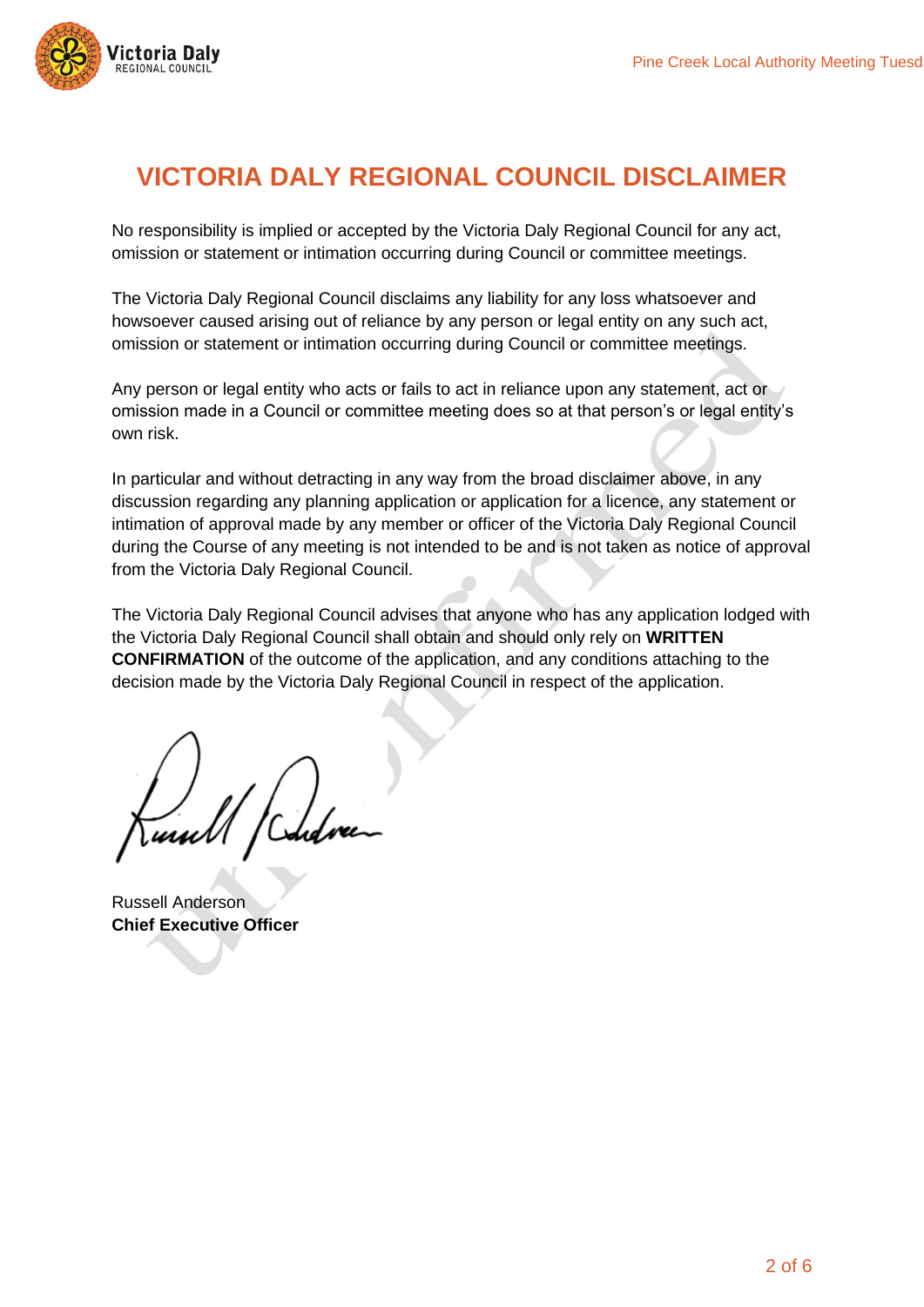

### **1. Meeting Opening**

The meeting opened at 12:30pm.

#### **2. Welcome**

Members and visitors were welcomed to the meeting.

#### **3. Attendance and Apologies**

#### **3.1. Attendees**

#### **MEMBERS**

| <b>Yvette Williams</b> | Councillor          |
|------------------------|---------------------|
| Sam Forwwod            | Chairperson         |
| Tom Phennig            | <b>Deputy Chair</b> |
| <b>Alain Denouel</b>   | Member              |
| David Paddy            | Member              |
| <b>Juliett Mills</b>   | Member              |
| Gaye Lawrence          | Member              |
| Alan Fountain          | Member              |
| <b>John Roberts</b>    | Member              |
| Edward Ah Toy          | Member              |

#### **STAFF**

Jocelyn Moir Council Operations Manager Rupak Halwai Executive Services Officer (minute taker)

#### **3.2. Apologies and Absentees**

Apologies: Patricia Cummins, Karen Giumelli

Leave of Absence: Nil

#### **7.1 Pine Creek Local Authority Meeting held on 8 March 2022**

| <b>Motion</b> |                                                                       |
|---------------|-----------------------------------------------------------------------|
|               | 1. That the Minutes of the Pine Creek Local Authority Meeting held on |
|               | Tuesday 8 March 2022 be accepted as a true record.                    |
|               | <b>Mover:</b> Alan Fountain                                           |
|               | <b>Seconder:</b> John Roberts                                         |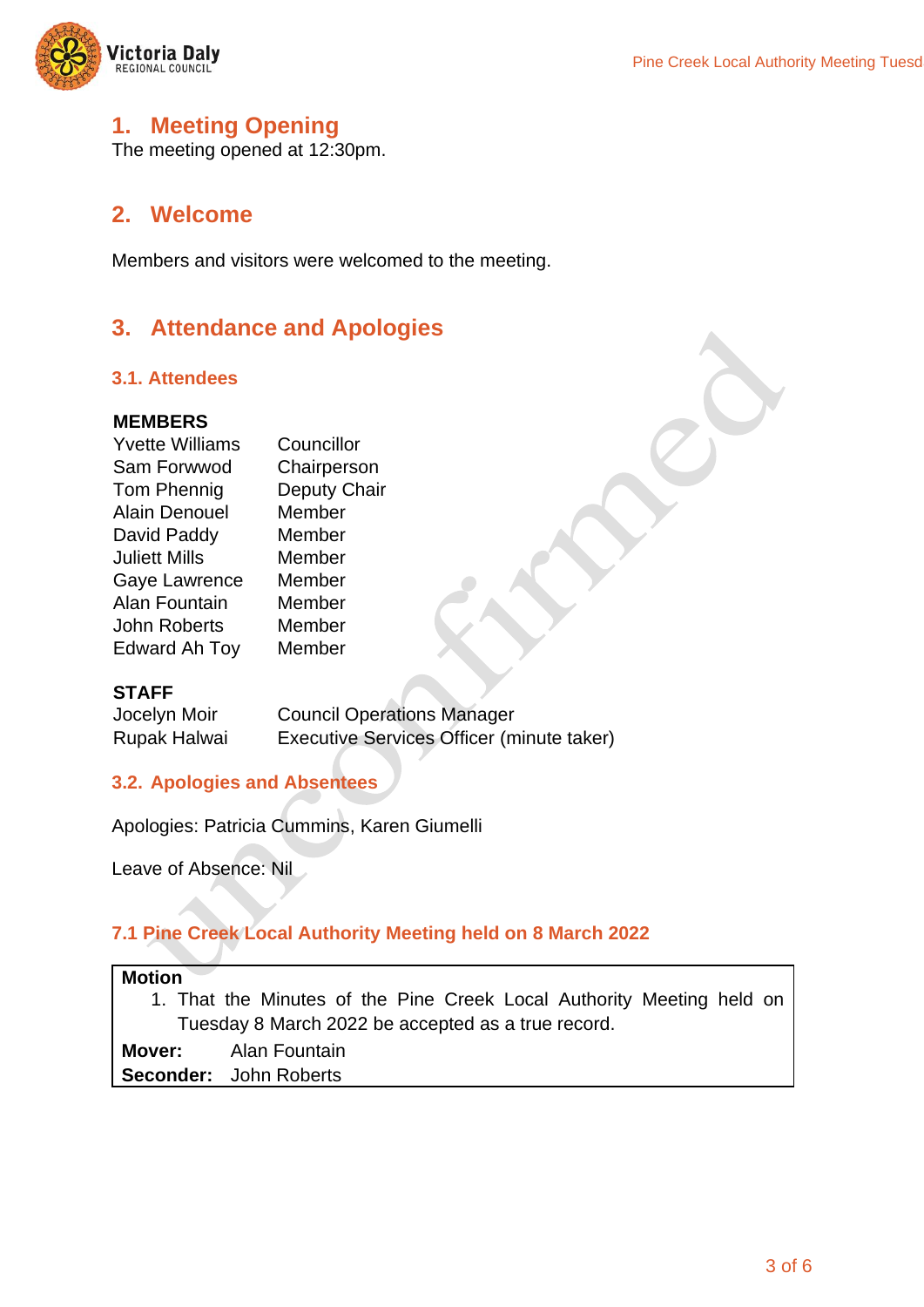

#### **9.1 Incoming Correspondence**

| <b>Motion</b> |                                                                             |
|---------------|-----------------------------------------------------------------------------|
|               | That the Incoming Correspondence Territory Broadcasting Request is received |
| and noted.    |                                                                             |
|               | <b>Mover:</b> Alan Fountain                                                 |
|               | <b>Seconder:</b> John Roberts                                               |

*PCLA Members Alan Fountain and John Roberts left the meeting at 12:42pm. Therefore, there quorum was lost, and the meeting moved to PROVISIONAL. Only discussions proceeded.*  $\sqrt{2}$ 

# **Regional Plan Workshop 2022-23**

#### **Discussions**

- Installation of sign at lookout completed.
- Repairing community footpaths is on-going.
- Council received some quotes for renewing unsafe post and rail fences.
- Reviewing tender for upgrading playing field.
- Quotes required for production of murals for community involvement.
- Men's shed at Pine Creek requires funding.
- Weekly senior's computer session been implemented.
- PCLA will make a recommendation at their next meeting that Council write a letter to Mining Company for permission to run water meter from Pond to Cemetery.

#### **Project Priorities 2022-23**

#### **Roads and Infrastructure:**

| <b>Short Term</b>       | <b>Medium Term</b>                                 | <b>Long Term</b>          |
|-------------------------|----------------------------------------------------|---------------------------|
|                         | $\parallel$ Repair community footpaths $\parallel$ | Spotlights on sports oval |
|                         | Cemetery upgrade including<br>water supply         | Upgrade playing field     |
| Water bubblers in parks | Renew unsafe post and rail<br>fences               |                           |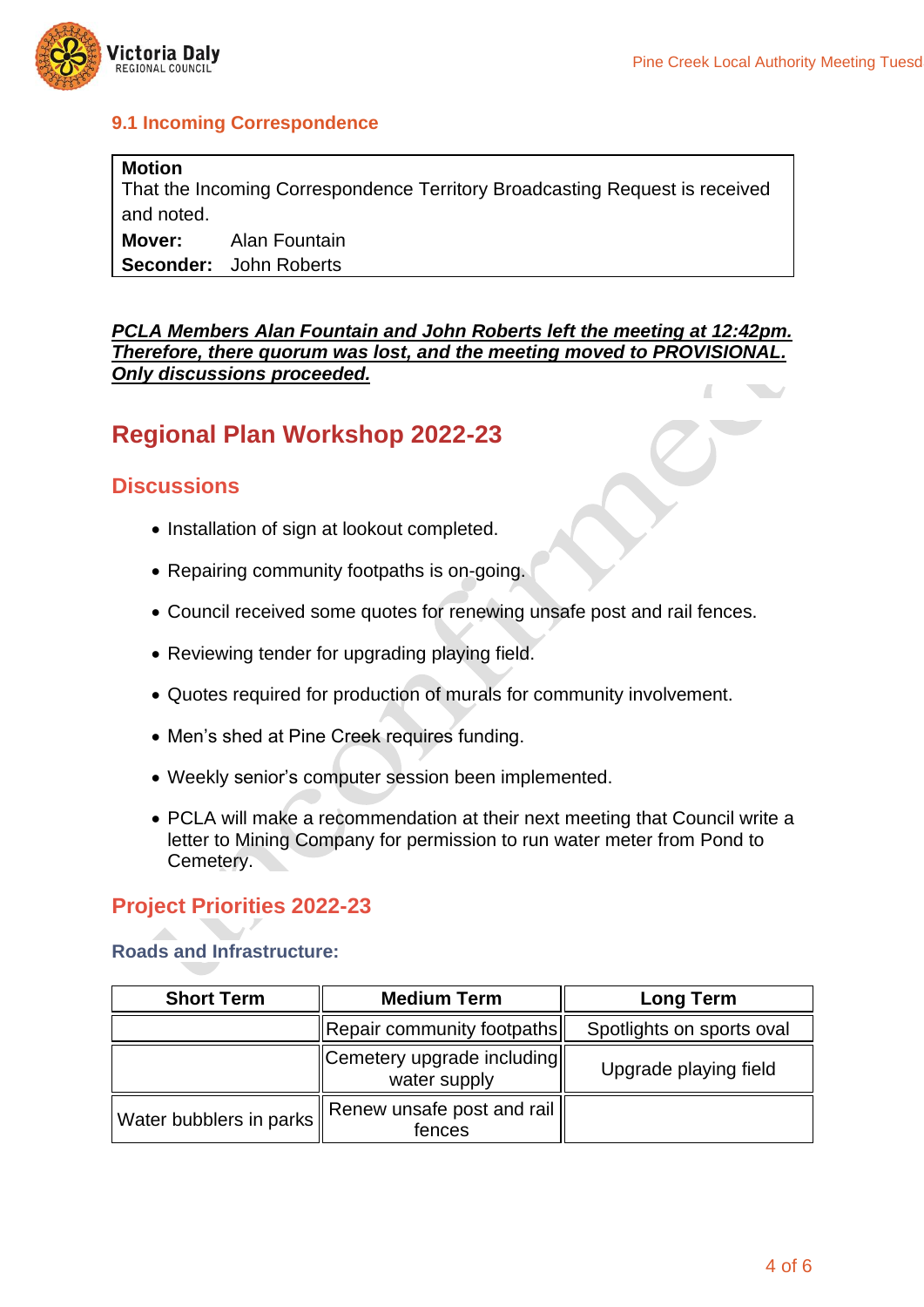

#### **Community Activities and Events**

| <b>Short Term</b>                                                                                                          | <b>Medium Term</b>                                          | <b>Advocacy</b>                                                                           |
|----------------------------------------------------------------------------------------------------------------------------|-------------------------------------------------------------|-------------------------------------------------------------------------------------------|
| Community involvement<br>in the production of<br>murals, including<br>cultural art on the Pine<br>Creek amenities facility | Continue with the<br>development of playground<br>equipment | <b>Funding for Pine Creek</b><br>festivals including Gold Rush<br>and Didgeridoo festival |
|                                                                                                                            |                                                             | <b>Advocate for Pine Creek</b><br>Men's Shed                                              |

#### **Tourism**

| <b>Short Term</b>                              | <b>Medium Term</b>                                                    |
|------------------------------------------------|-----------------------------------------------------------------------|
| Design and install Pine Creek welcome<br>signs | Beautification of the Pine Creek water<br>gardens and recycling water |
| Installation of BBQ's in parks                 |                                                                       |
|                                                |                                                                       |

#### **Sustainability Recycling land management**

Improve town recycling options

## **10. Reports**

#### **10.1 COM Report 23.03.2022**

| <b>Motion</b> | That the COM Report 23.03.2022 is received and noted |
|---------------|------------------------------------------------------|
|               | Mover: No Quorum                                     |
|               | Seconder: No Quorum                                  |

# **10. Finance**

**Motion** That the report Finance Report is received and noted **Mover:** No Quorum **Seconder:** No Quorum